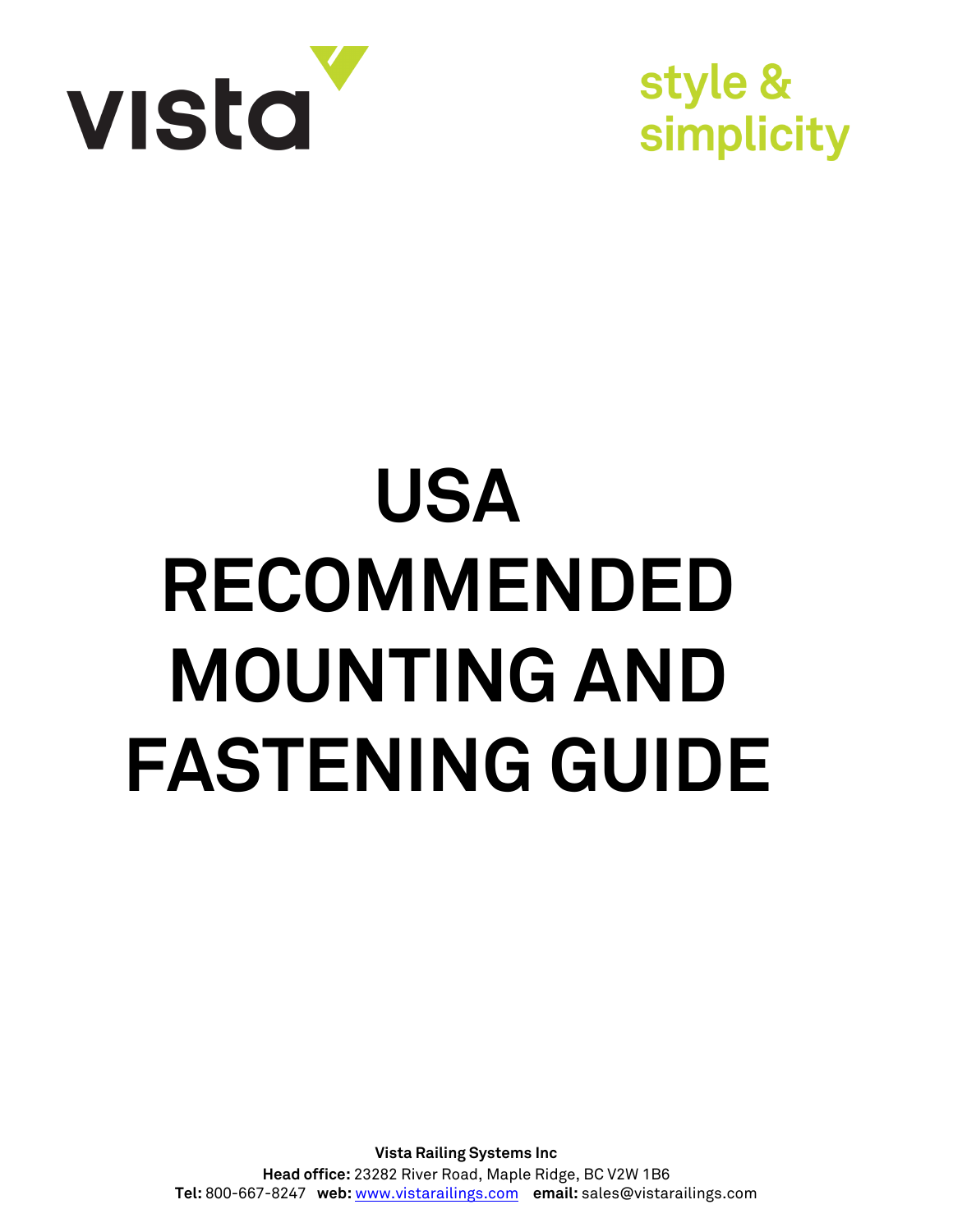## **ANCHORAGE:**

Proper anchorage of guardrail posts and rails to a sound and structurally adequate supporting structure is essential for a guardrail system. These elements must be as secure and rigid as possible. A structurally adequate supporting structure is as important as the anchorage elements themselves. One without the other compromises the load carrying capacity and performance of the guardrail system. Building designers and general contractors must be made aware of their responsibility to provide for proper supper conditions since this is beyond the normal scope and control of the guardrail system designer and installer.

The anchorage and supporting structure for each post must be designed to carry the applied loads and their associated overturning moments at the post base. These loads comprise of shear, tension and compression forces which must be resisted. Figure 3 indicates some common and approved post base connections.

The anchorage and supporting structure of each top (and bottom) rail to base building components (wall, column, etc) connection must be designed to carry the applied loads transferred from the top and bottom rail. The connection is assumed to provided pivot support with no flexural resistance. Sheer loads and, depending upon the system configuration, pullout loads must be resisted. Figure 3 indicates some common and approved top and bottom rail to base building component connections.

## **IMPORTANT:**

Proper layout, design and installation of a deck railing are critical to the performance and strength of the deck railing. Failure to comply with proper layout, design and installation of a deck railing could result in serious injury or loss of life. This document is intended as a guide for designers, architects, engineers, and professional installers. If additional clarification is required, please consult a professional engineer to evaluate your specific circumstances, prior to starting your residential single-family deck railing project.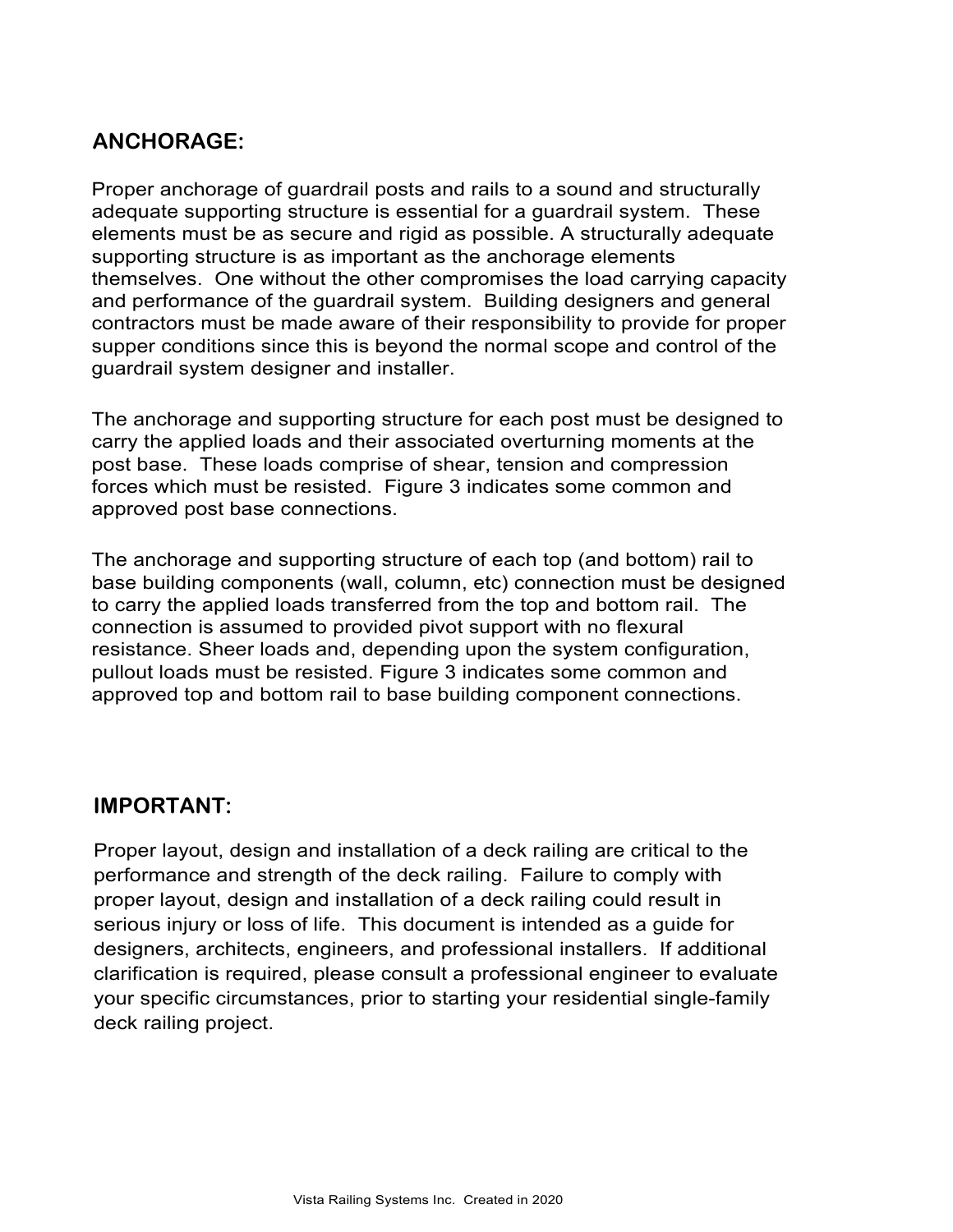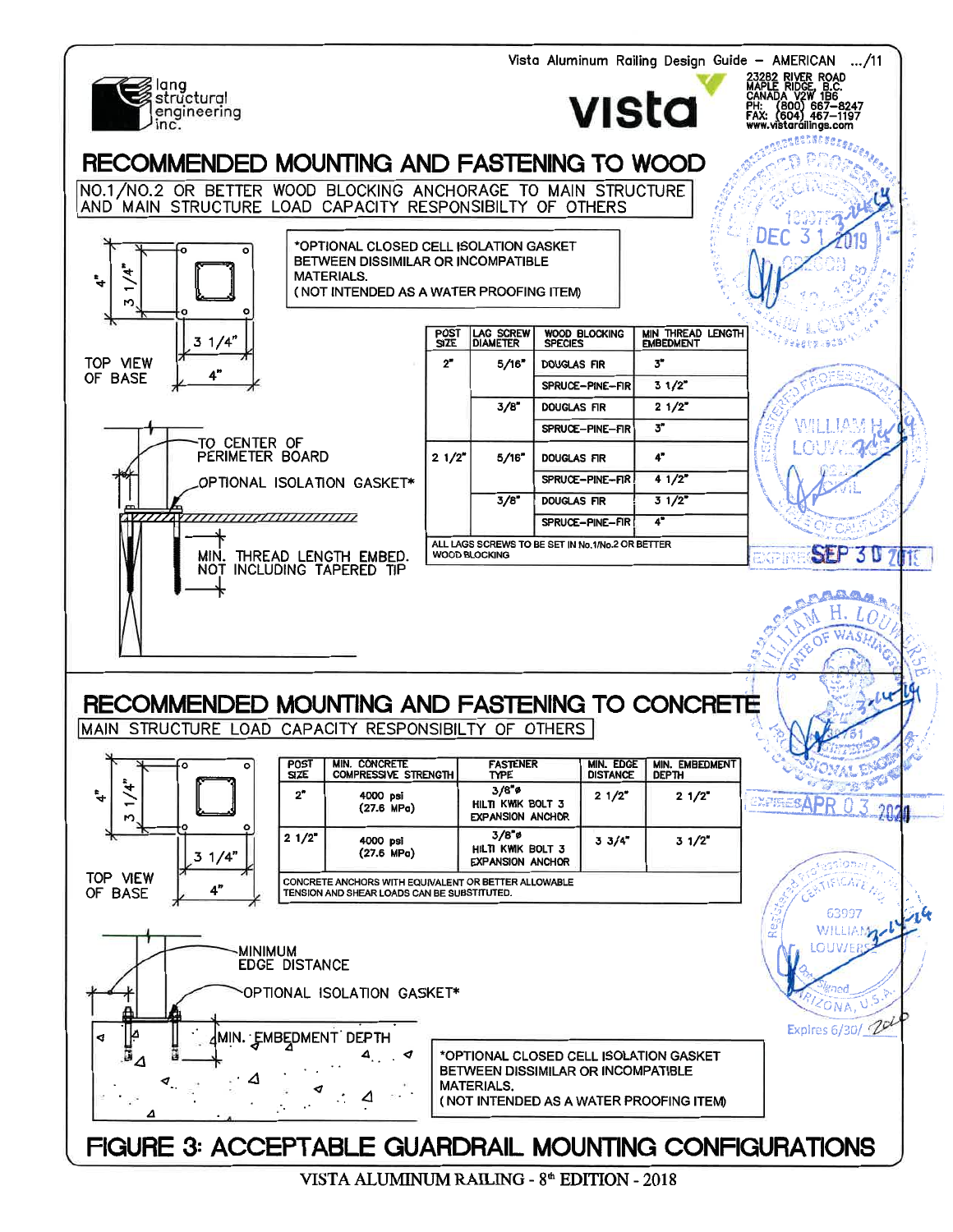

VISTA ALUMINUM RAILING - 8<sup>th</sup> EDITION - 2018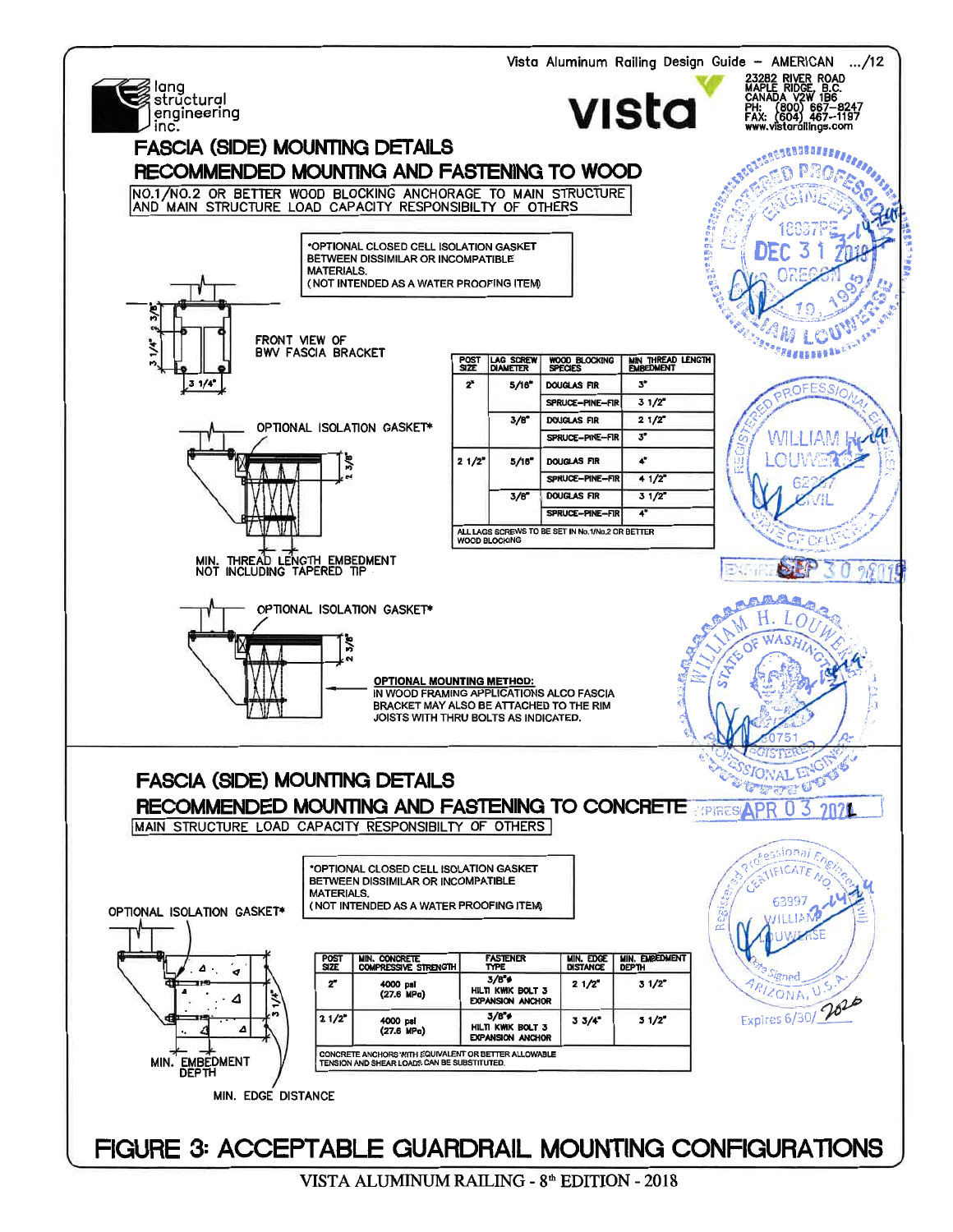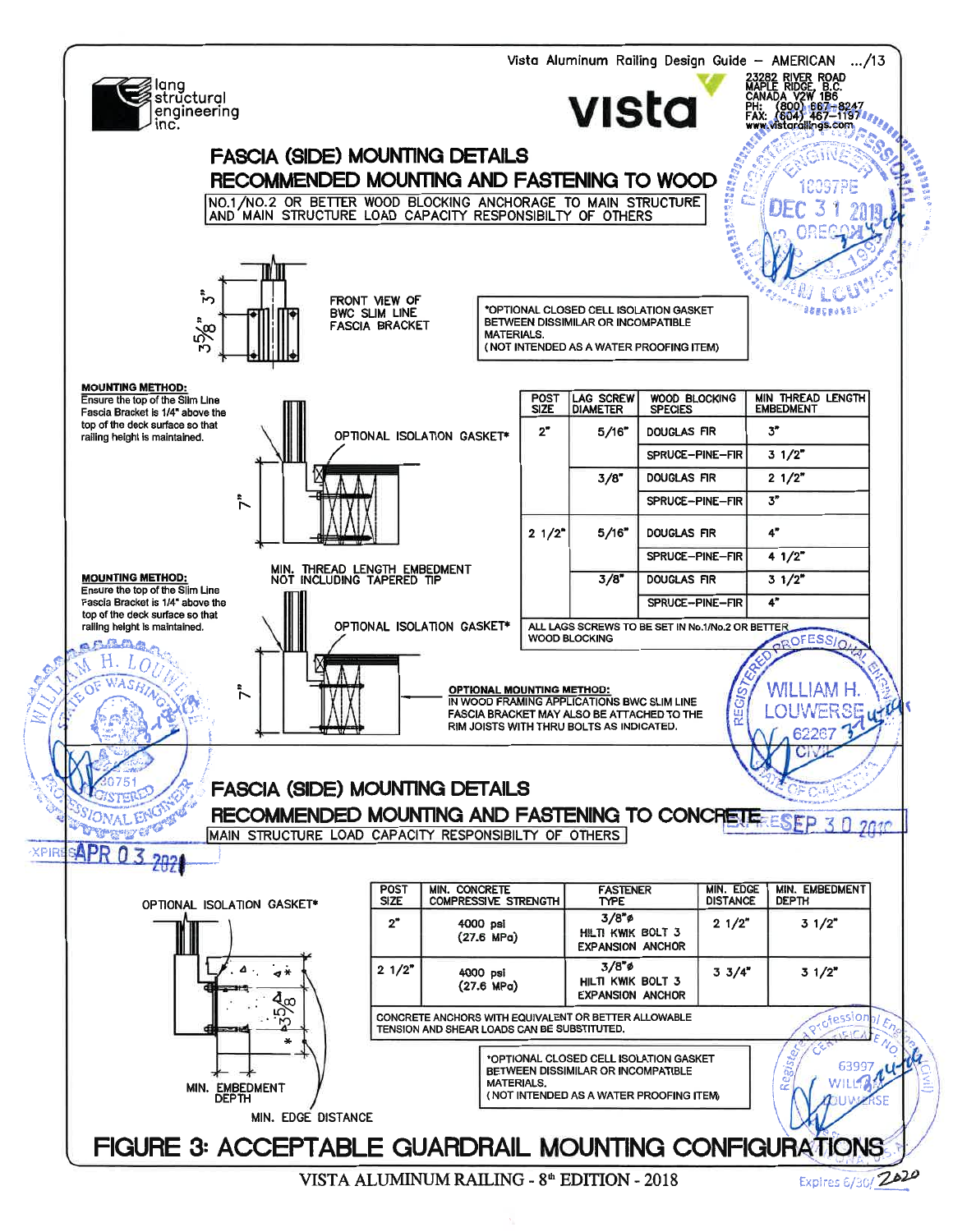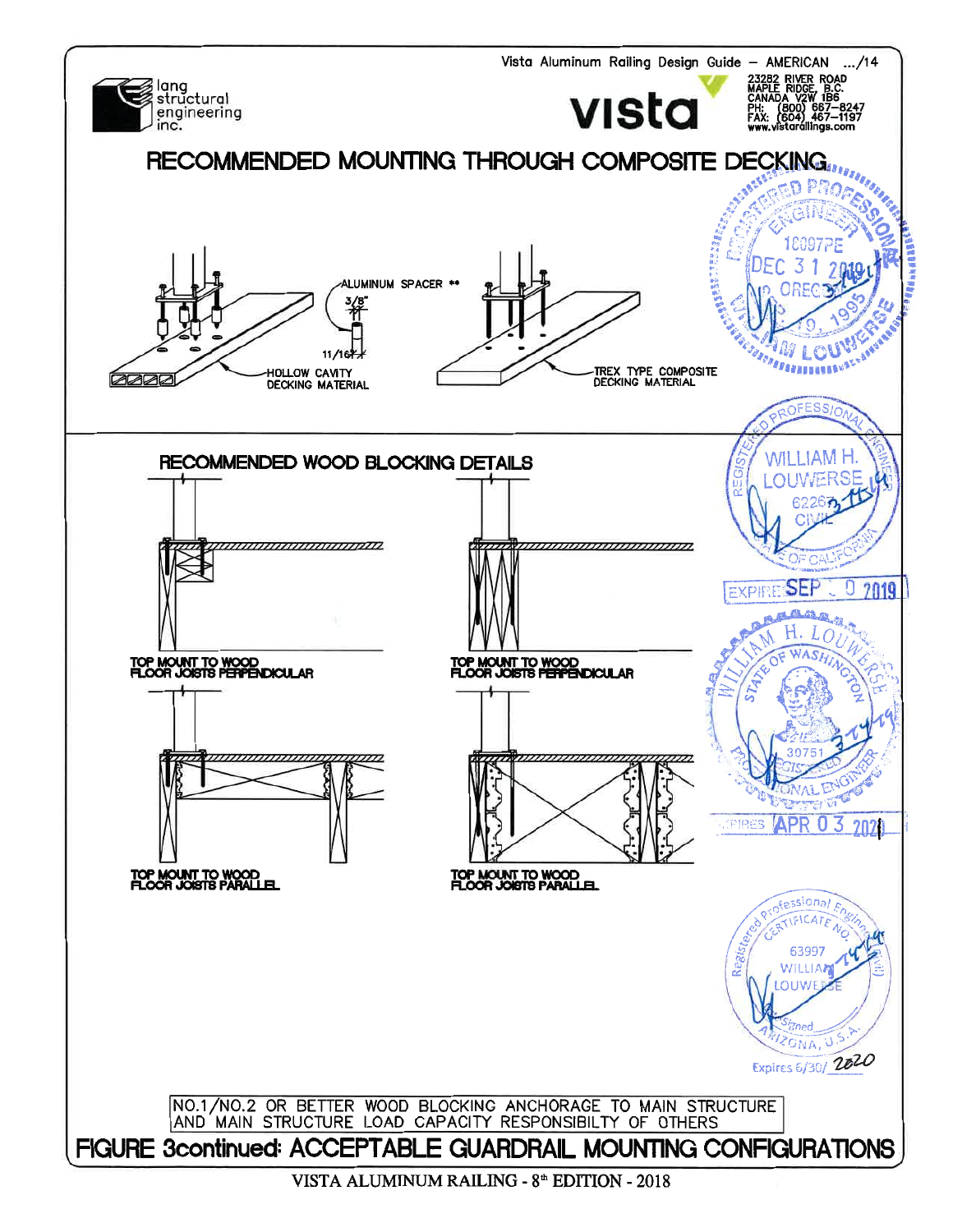